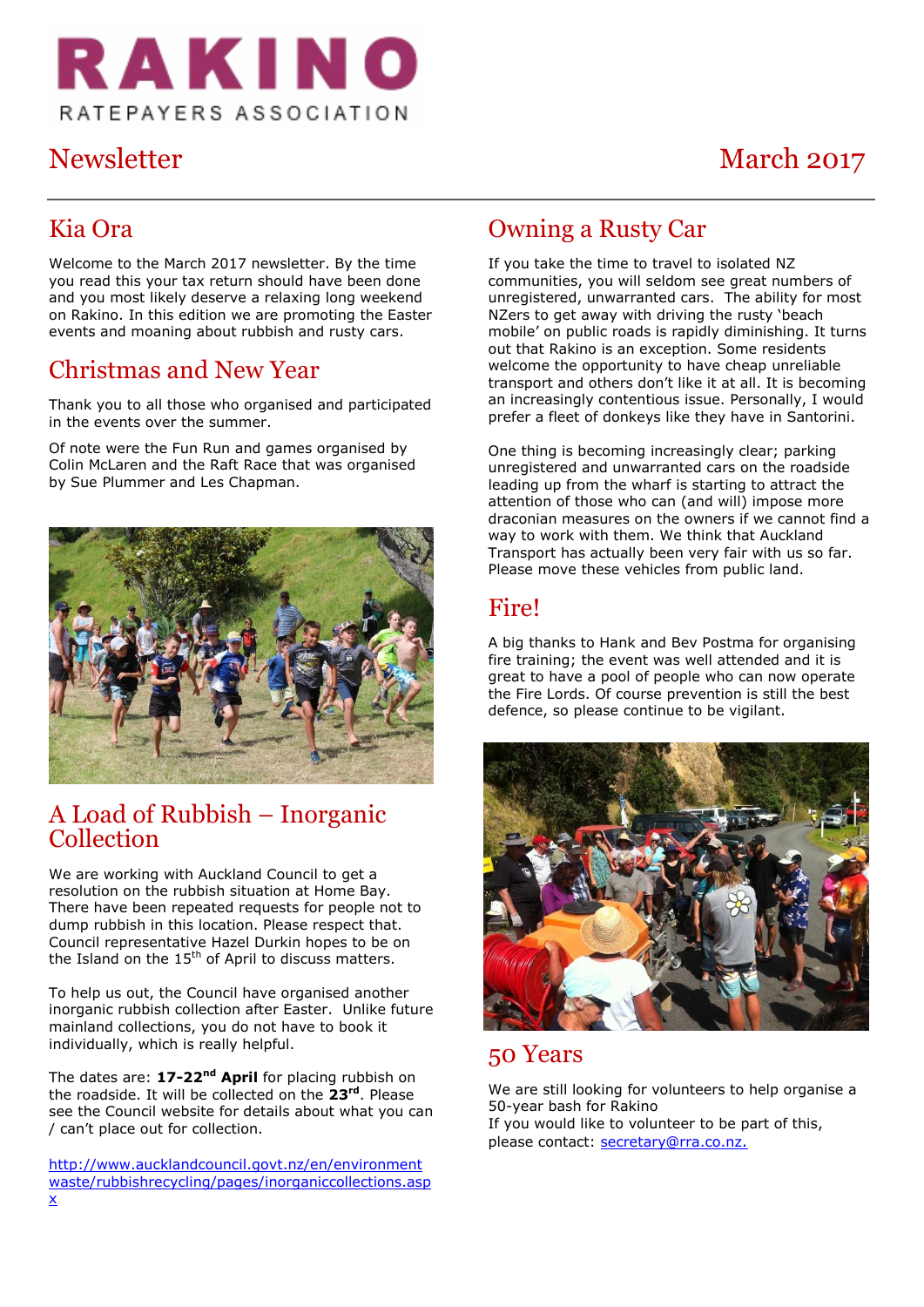#### West Bay Track

The hard working and dedicated team of Kevin Wragge, Dylan Hinchey, Rob Everall and Stephen Thomas have installed signage on the West Bay DOC track. Thanks Guys! Unfortunately, the recent deluge damaged lower parts of that track. DOC has been notified.



## Bokashi and Going Green

If you haven't already purchased your bins, we urge you to do so now. Call Rob Everall on 021 996 796 or write to [rob@marinejobs.co.nz](mailto:rob@marinejobs.co.nz) to reserve your set.

They represent truly outstanding value at just \$20 for a pair of nested bins, which normally retails for \$112. The only proviso is that they must be used on the island, and Council is auditing us to ensure this happens.

#### RRA Easter Meeting and Community Hall

The RRA have been continuing to discuss the Community Hall with Auckland Council and concerned residents.

To be clear; it is our intention to preserve the Community Hall for the dual purpose of providing a centre for community activity and as a ferry terminal.

We have decided to form a Sub-Committee to review options for achieving that purpose, including cost estimates and risk assessment. We will continue to consult with the community during this process and, once we have a clear idea of which option we wish to pursue, we will then engage formally with the Council.

The RRA understands that the issue of the Community Hall is important to all Island residents and visitors. Our intent is to consult widely with the community and other stakeholders and to ensure we maintain a robust and objective process.

With that in mind, we would like to defer the Easter RRA meeting until we have a more

detailed understanding of the options we have available. This will also allow the Community Hall to be used for more leisure-oriented activities over the Easter break.



#### Wasp Study

Univ. of Auckland researcher, Julia Schmack, is conducting a Vespula wasp study on Rakino and neighbouring Gulf islands during the **first week of April.** Anecdotal observations suggest three offshore islands in the Hauraki Gulf have become Vespula wasp free, following mammal eradication. This study aims to investigate the drivers of successful wasp suppression and the prevention of reinvasion.

The key thing is that she traps some Vespula wasps for testing.  If you know of a wasp nest location on your property or elsewhere on the island where they have been spotted, it would be much appreciated if you notify Julia in order to make the most of her opportunity on Rakino, which could benefit us all. 

Julia's mobile is 027 486 8644 – she is happy for people to contact her directly.



#### RRA Contacts

For RRA correspondence please contact the very capable and diligent Secretary and Vice Chair, Rob Everall on 021 996 796. [rob@marinejobs.co.nz](mailto:Rob@marinejobs.co.nz)

If you want something in the newsletter, need a hug or want to yell at someone, please contact the Chair, Steve McCrone 027 2743 460. [steve@cornwallstrategic.com](mailto:steve@cornwallstrategic.com)